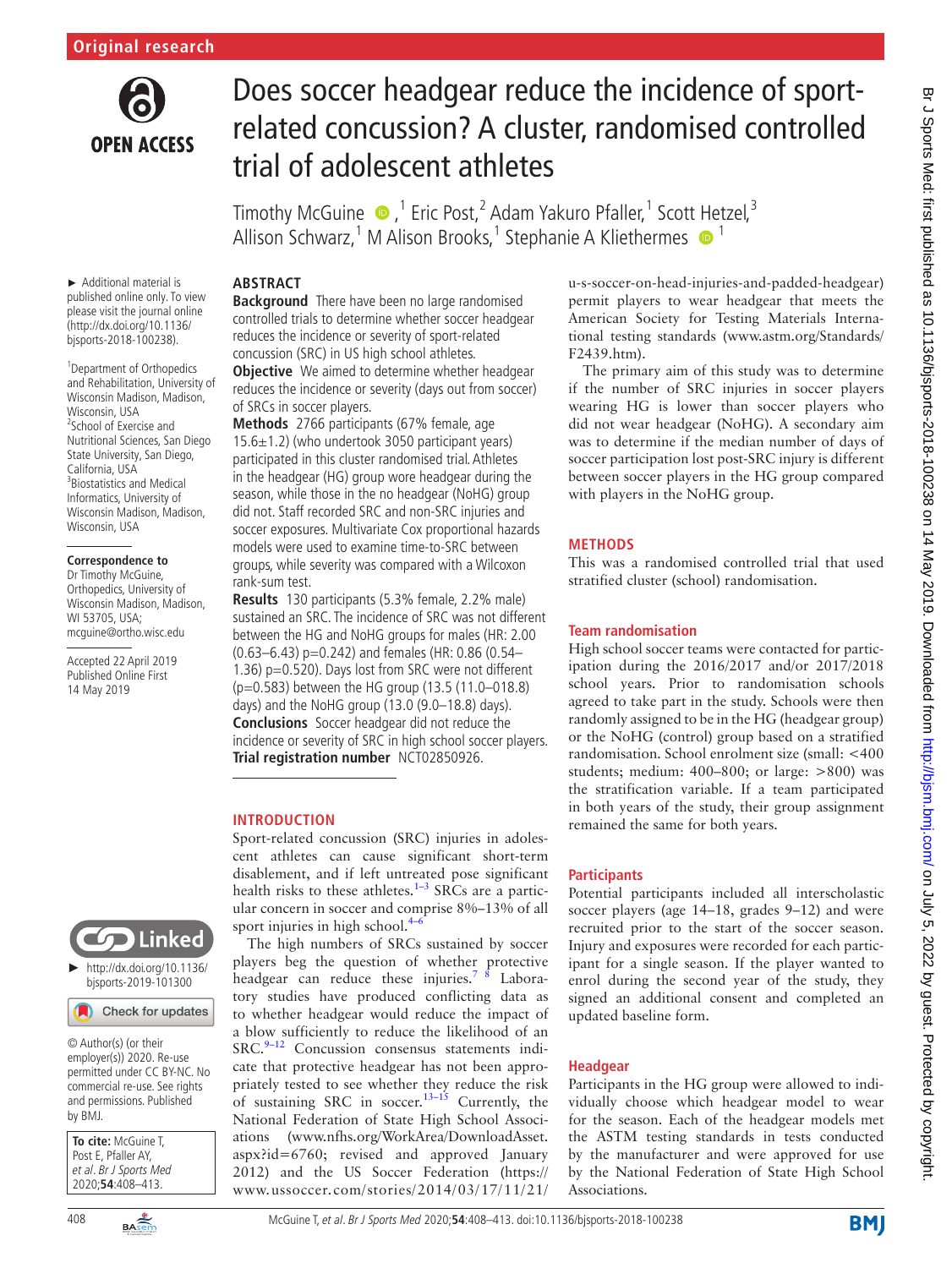Participants completed a self-report questionnaire prior to the season to collect information regarding their sex, date of birth, grade in school, history of SRCs and the Sport Concussion Assessment Tool 3rd edition (SCAT3) Concussion Symptom and Symptom Severity Scale. Licensed athletic trainers (ATs) working with each team were responsible for inseason data collection and reported the type of headgear worn for each practice and competition as well as the onset of all SRC and non-SRC injuries electronically through REDCap. ATs and the coaching staffs recorded the number of soccer practice and competition athletic exposures (AEs) for each participant for the entire season.

ATs determined the onset, mechanism, injury characteristics and diagnosis of all SRC and non-SRC injuries by taking a history of the injured participant and performing the appropriate physical examination no later than 72 hours post injury. ATs recorded the incidence of any suspected SRC using the definition provided by the National Athletic Trainers' Association Position Statement: Management of Sport Concussion<sup>16</sup> of an SRC as a 'trauma induced alteration in mental status that may or may not involve loss of consciousness'. When appropriate, injured participants were referred to their primary care physician for further evaluation and treatment.

Participants recovering from an SRC were allowed to return to full unrestricted participation in accordance with consensusbased guidelines[.16](#page-5-5) ATs (who were not blinded to group) monitored all participants who sustained an SRC, from the date of the onset of the injury, and recorded all missed exposures. Injured participants had to be cleared by a licensed medical provider (AT or physician) before being allowed to return to soccer. This clinician either was or may have been aware of the player's helmet use/non-use status.

#### **Participant compliance and dropout**

Enrolled participants ( $n=94$  males and  $n=17$  females) who decided to drop out prior to the start of the regular season were not included in the analyses. For participants who remained in the study, protocol compliance was monitored by the school AT. If a participant in the HG group did not wear their headgear for an Soccer Athletic Exposure (SAE), their participation was recorded as taking place without headgear. If a NoHG participant wanted to start wearing headgear on their own, they were allowed to do so and the AT recorded the type of headgear worn for each practice and game during the season. Participants were clearly aware of whether they were in the headgear or no headgear group.

### **Statistical analysis**

The two groups of players (HG and NoHG) were summarised using means (SD), medians (IQR) and frequencies (%) of baseline characteristics, when appropriate. SRC rates were summarised as both the percentage of soccer players injured as well as injuries per 1000 AEs.

Our primary analysis examined whether randomised group was associated with time-to-first SRC using a Cox proportional hazards model controlling for school as a cluster effect, and additionally controlling for sex, age, year cohort, SCAT3 symptom severity group and concussion history as fixed effects. This was an a priori set of confounders selected based on previously published research regarding sports-related concussions (sex, age, SCAT3 symptom severity at baseline and concussion history) and to control for possible secular changes in soccer rules or equipment (cohort year).

Strata (school size) was considered as a covariate to account for in all models, but having school identification as a random effect and school size as a fixed effect caused models to not converge. Strata was therefore not included as a covariate. Models accounting for the correlation among individuals in both years (n=284, 10.3% of the total enrolment) were assessed but did not differ statistically from results treating them as independent; thus for model parsimony only school identification was adjusted for as a random effect. Risk ratios were estimated by mixed-effects Poisson regression models with the number of athlete exposures as an offset, similar covariates as above and school as a random effect. Secondarily, we repeated the primary analysis for other baseline characteristics variables to see whether they were associated with time-to-first SRC. Differences in severity of SRCs between groups were tested using a Wilcoxon rank-sum test. Finally the incidence of acute-onset, contact-related, non-SRC injuries was compared between the HG and NoHG groups.

All analyses were initially run following the intent-to-treat principle with all participants other than those who had dropped out before the start of the season. An exploratory secondary set of analyses for males and females as well as headgear model was conducted 'as treated' to account for participants who were noncompliant at the time of their SRC rather than their group assignment. All analyses were done using R V.3.3 and were conducted at the  $0.05$  significance level.<sup>[17](#page-5-6)</sup>

## **Sample size calculation**

This sample size was calculated based on the reported national rates of SRC as reported by the High School RIO of 5.66/10 000 AEs. It was expected that an average of 35 participants per school



<span id="page-1-0"></span>**Figure 1** Subject randomisation flow chart. HG, headgear group; NoHG, no headgear group.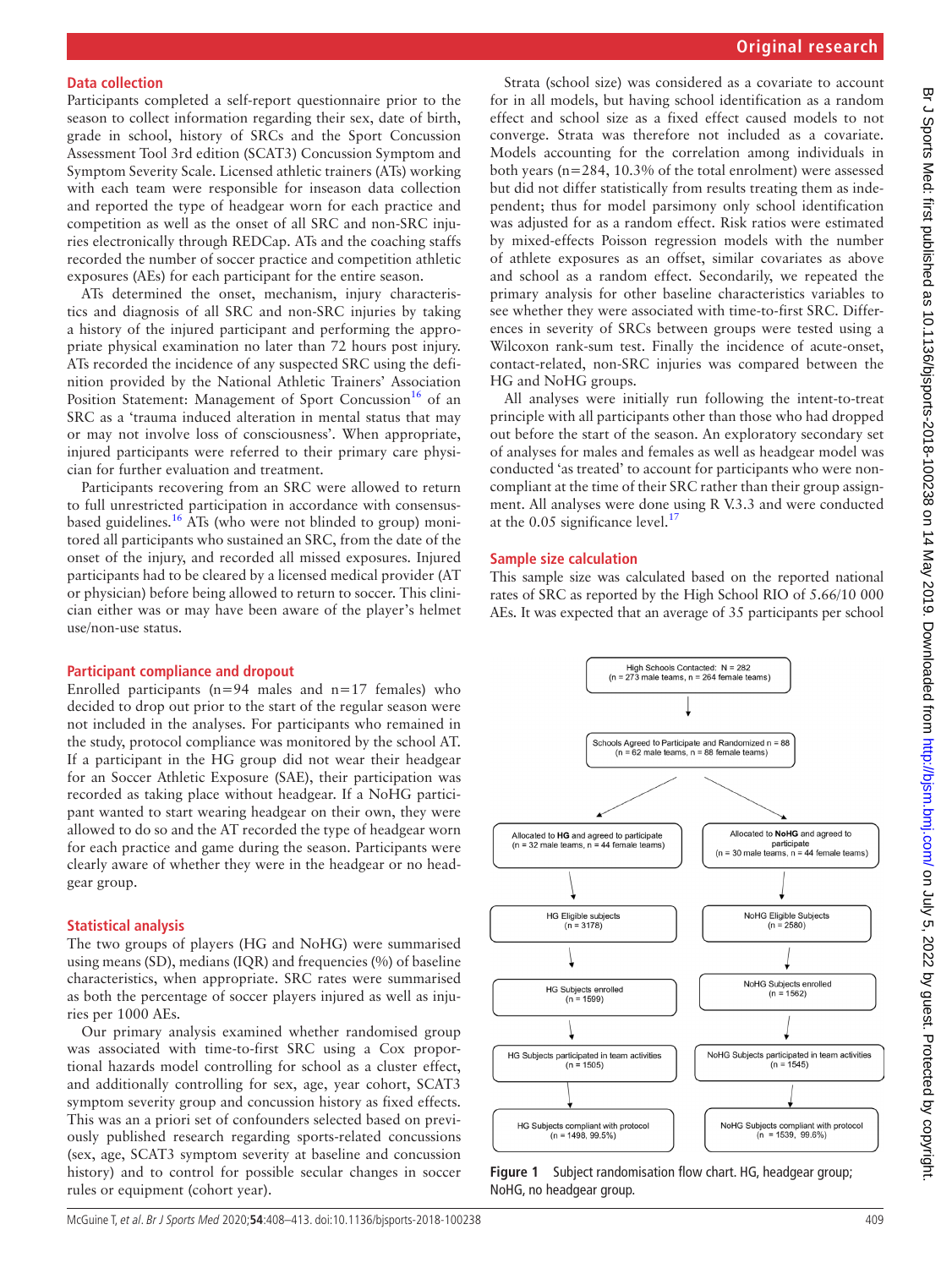<span id="page-2-0"></span>

| Table 1<br>Participant demographics   |                           |                  |
|---------------------------------------|---------------------------|------------------|
| <b>Characteristics</b>                | <b>NoHG</b><br>$(n=1545)$ | НG<br>$(n=1505)$ |
| Age, years*                           | 15.7(1.2)                 | 15.6(1.2)        |
| Sext                                  |                           |                  |
| Female                                | 999 (64.7)                | 1031 (68.5)      |
| Male                                  | 546 (35.3)                | 474 (31.5)       |
| Gradet                                |                           |                  |
| 9th                                   | 443 (28.7)                | 487 (32.4)       |
| 10 <sub>th</sub>                      | 424 (27.4)                | 421 (28.0)       |
| 11th                                  | 398 (25.8)                | 358 (23.8)       |
| 12 <sup>th</sup>                      | 280 (18.1)                | 238 (15.8)       |
| Previous SRC (within 12 months), yest | 124(8.0)                  | 147 (9.8)        |
| Previous SRC (ever), yest             | 266 (17.2)                | 295 (19.6)       |
| Total SCAT3 symptom score‡            | $0.0(0.0-2.0)$            | $0.0(0.0 - 3.0)$ |
| Total SCAT3 symptom score groupst     |                           |                  |
| $\mathbf{0}$                          | 929 (60.1)                | 879 (58.4)       |
| $1 - 5$                               | 428 (27.7)                | 415 (27.6)       |
| >5                                    | 188 (12.2)                | 211 (14.0)       |
| SCAT3 symptom severity score‡         | $0.0(0.0 - 3.0)$          | $0.0(0.0-4.0)$   |
| SCAT3 symptom severity score groupst  |                           |                  |
| $\mathbf{0}$                          | 929(60.1)                 | 879 (58.4)       |
| $1 - 7$                               | 445 (28.8)                | 407 (27.0)       |
| >7                                    | 171(11.1)                 | 219 (14.6)       |
| *Reported as mean (SD).               |                           |                  |

\*Reported as mean (SD).

†Sex, grade, previous SRC, SCAT3 symptom and severity reported as frequency and  $(9/6)$ .

‡Total SCAT3 symptom and severity scores reported as median (IQR: 25th–75th).

HG, headgear group; NoHG, no headgear group; SRC, sport-related concussion.

would participate in 60 AEs per athlete per season. We assumed a 1% within-cluster (school) correlation. Based on these assumptions, we would expect an approximate rate of 3.4% SRC in the control group. We hypothesised a 50% reduction in the rate of SRC in the HG group (1.7%). To achieve 80% power to detect this difference in SRC rates with a test of proportions controlling for a clustered random effect and a two-sided 5% significance level, we would need to enrol a minimum of N=2800 participants. We planned to enrol four additional schools in each group to ensure sufficient sample size to detect the hypothesised difference.

### **Results**

### **Participant allocation**

Participant allocation is shown in [figure](#page-1-0) 1. A total of 2766 unique participants (66% female, age 16.0±1.1, grades 9–12) participated in a total of 3050 player seasons and 151 157 soccer exposures (34% competitions) during the study. Baseline participant characteristics are found in [table](#page-2-0) 1. The HG group had a greater percentage of females and higher percentage with greater SCAT3 severity total scores. Each of these variables, in addition to age, cohort year and SRC within the last year, was controlled for in the analyses of SRC rates between groups. The headgear models worn by participants in the HG group are shown in [table](#page-2-1) 2.

### **SRC characteristics**

A total of 130 SRCs (females: n=108, 5.3%, 1.10/1000 exposures; males: n=22, 2.2%, 0.42/1000 exposures) were sustained by the participants during the study. None of the participants sustained more than one SRC. The onset characteristics of the SRCs are shown in [table](#page-3-0) 3.

## <span id="page-2-1"></span>**Table 2** Headgear models worn for the study

| Manufacturer, model                                                                                                                    | <b>Females</b><br>(n)    | <b>Males</b><br>(n) | Total<br>(n) |
|----------------------------------------------------------------------------------------------------------------------------------------|--------------------------|---------------------|--------------|
| <b>Full90 Sports, Premier</b><br>(Full90, San Diego, California)                                                                       | 230                      | 155                 | 385          |
| Forcefield, Ultra Forcefield Sweatband<br>(ForceField Protective Headgear, Great Neck, New York)<br>http://www.forcefieldheadbands.com | 364                      | 136                 | 500          |
| LDR Headgear, Soccer Headband<br>(Leader Headgear, Fond du Lac, Wisconsin)<br>www.leaderheadgear.com                                   | $\overline{\phantom{0}}$ | 1                   | 3            |
| Storelli ExoShield<br>(Brooklyn, New York)<br>www.storelli.com/exoshield-soccer-headquard.html                                         | 363                      | 159                 | 522          |
| Unequal Technologies Halo 10 mm<br>(Unequal Technologies, Glen Mills, Pennsylvania)<br>www.unequal.com                                 | 72                       | 73                  | 95           |

When evaluated by their AT, participants reported a median total SCAT3 symptom score of 9.0 (5.0, 14.0) and total SCAT3 severity score of 20 (13.0, 41.0). Injured participants reported a median of 6.0 (4.0, 10.0) days until they were asymptomatic. Twelve (9.2%) participants ( $n=11$  females,  $n=1$  male) were medically disqualified from soccer participation for the rest of the season. The remaining participants spent 5.5 (5.0, 7.0) days in a return-to-play protocol and missed a total of 13.0 (10.0, 19.0) days from soccer.

### **Compliance summary and missing outcome data**

Of the 1545 athletes assigned to the control arm, only 6 (0.39%) used headgear for the majority of AEs or had an SRC while wearing headgear, while 7 (0.47%) of the 1505 athletes assigned to wear headgear did not wear headgear for the majority of AEs or had an SRC while not wearing headgear. This is an athlete compliance rate of 99.6%. At the AE level there were only a total of 711 (0.47%) non-compliant AEs out of the 151 157 AEs for the entire study.

The primary outcome of SRC occurrence for each athlete during the duration of the study had 0 missing data points. Each individual exposure for each athlete had non-missing data for SRC status (yes/ no). There was no need to impute missing outcome data.

## **Primary results**

The univariable results did not differ appreciably from multivariable results, and so only results adjusted for all the covariables are presented. There was no difference (HR (95% CI): 0.98 (0.64 to 1.51), p=0.935) in the rate of SRCs between the HG group  $(n=68, 4.4\%)$  and the NoHG group  $(n=62, 4.1\%)$  [\(table](#page-4-0) 4) after adjusting for age, sex, year, concussion in the last 12 months and symptom severity. Seven participants in the HG group sustained SRCs while not wearing headgear.

A second set of analyses (as treated) did not reveal a difference (HR:  $0.78$  (0.48 to 1.25) p=0.303) in the rate of SRCs between the participants who did not wear headgear (n=75, 4.9%) and the players who wore headgear ( $n=55$ , 3.7%). Females in the HG group had an SRC rate of 4.2% (n=43), and females in the NoHG group had a rate of  $6.5\%$  (n=65). These rates represent a nonsignificant HR of 0.70 (0.43–1.15) (p=0.154).

Additional as-treated analyses were carried out for the whole cohort and separately for both males and females and showed a great deal of variability in the rate of SRCs sustained while wearing different headgear models. Overall, the SRC incidence ranged from 2.5% (HR: 0.54 (0.20–1.43), p=0.213) for players wearing the *Storelli ExoShield* to 5.4% (HR: 1.09 (0.62–1.91), p=0.765) for players wearing the *Ultra Forcefield Sweatband*.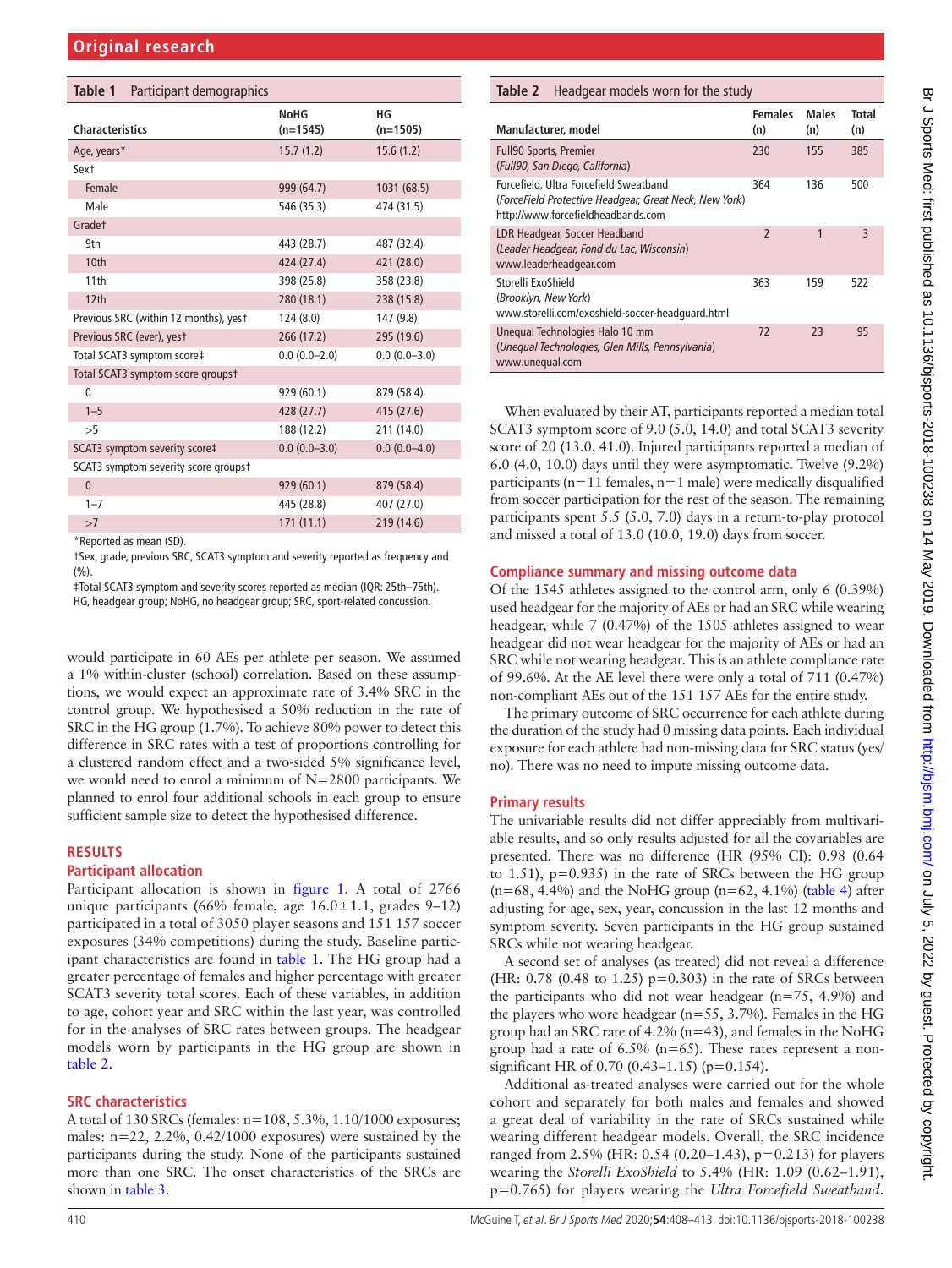<span id="page-3-0"></span>

| Table 3<br>Sport-related concussion onset characteristics |            |  |  |  |  |  |
|-----------------------------------------------------------|------------|--|--|--|--|--|
| <b>Variables</b>                                          | n (%)      |  |  |  |  |  |
| <b>Session</b>                                            |            |  |  |  |  |  |
| Competition                                               | 103 (79.2) |  |  |  |  |  |
| Practice                                                  | 27 (20.8)  |  |  |  |  |  |
| Position                                                  |            |  |  |  |  |  |
| Mid-field                                                 | 49 (37.7)  |  |  |  |  |  |
| Defence                                                   | 37 (28.5)  |  |  |  |  |  |
| Forward                                                   | 25 (19.2)  |  |  |  |  |  |
| Goalie                                                    | 19 (14.6)  |  |  |  |  |  |
| Mechanism                                                 |            |  |  |  |  |  |
| Contact with player (other than slide tackle)             | 72 (55.4)  |  |  |  |  |  |
| Contact with ball                                         | 46 (35.4)  |  |  |  |  |  |
| Stepped/fell on or kicked                                 | 6(4.6)     |  |  |  |  |  |
| Slide tackle                                              | 4(3.3)     |  |  |  |  |  |
| Other                                                     | 2(1.6)     |  |  |  |  |  |
| Activity                                                  |            |  |  |  |  |  |
| Defending                                                 | 34 (26.2)  |  |  |  |  |  |
| Chasing loose ball                                        | 17(13.1)   |  |  |  |  |  |
| Goal tending                                              | 17 (13.1)  |  |  |  |  |  |
| Heading ball with contact                                 | 13 (10.0)  |  |  |  |  |  |
| Blocking shot or pass                                     | 12 (9.2)   |  |  |  |  |  |
| General play                                              | 10(7.7)    |  |  |  |  |  |
| Heading ball without contact                              | 8(6.2)     |  |  |  |  |  |
| Ball handling-dribbling                                   | 7(5.4)     |  |  |  |  |  |
| Other                                                     | 15 (12.1)  |  |  |  |  |  |
| Head contact with                                         |            |  |  |  |  |  |
| Other player                                              | 53 (40.7)  |  |  |  |  |  |
| Head                                                      | 18 (13.8)  |  |  |  |  |  |
| <b>Upper extremity</b>                                    | 22 (16.9)  |  |  |  |  |  |
| Lower extremity                                           | 13 (10.0)  |  |  |  |  |  |
| Ball                                                      | 46 (35.4)  |  |  |  |  |  |
| Surface                                                   | 27(20.8)   |  |  |  |  |  |
| Other                                                     | 4 (3.0)    |  |  |  |  |  |
| <b>Head location of blow</b>                              |            |  |  |  |  |  |
| Side                                                      | 41 (31.5)  |  |  |  |  |  |
| <b>Back</b>                                               | 29 (22.3)  |  |  |  |  |  |
| Front                                                     | 29 (22.3)  |  |  |  |  |  |
| Face                                                      | 23(17.7)   |  |  |  |  |  |
| Top                                                       | 8(6.2)     |  |  |  |  |  |
| Player see the blow coming?                               |            |  |  |  |  |  |
| No                                                        | 73 (56.2)  |  |  |  |  |  |
| Yes                                                       | 46 (35.4)  |  |  |  |  |  |
| <b>Unknown</b><br>11(8.5)                                 |            |  |  |  |  |  |
| Foul called on play (competition only)                    |            |  |  |  |  |  |
| No                                                        | 80 (77.7)  |  |  |  |  |  |
| Yes                                                       | 11(10.7)   |  |  |  |  |  |
| Unknown                                                   | 5(4.9)     |  |  |  |  |  |
| Not available                                             | 7(6.8)     |  |  |  |  |  |

As-treated analyses for each sex and headgear model are found in [online supplementary table 1.](https://dx.doi.org/10.1136/bjsports-2018-100238)

### **Secondary results**

#### SRC severity

No difference  $(p=0.831)$  was observed in the number of days participants reported concussion symptoms between the two groups (median (IQR): HG: 6.5 (4.0–10.8), NoHG: 6.0 (4.0– 10.0)) and no difference  $(p=0.075)$  in the number of days

participants spent in a return-to-play protocol between the two groups (HG: 6.0 (5.0–7.0), NoHG: 6.5 (4.0–10.8)). The total days out from soccer due to SRC did not significantly differ (p=0.583) between the HG group (13.5 (11.0, 18.8)) and the NoHG group (13.0 (9.0, 18.8)).

## Non-SRC acute-onset injuries

A total of 253 (8.2%) participants sustained a total of 276 non-SRC acute-onset injuries causing them to miss a median of 6.0 (2.0, 13.0) days from soccer. The majority of acute non-SRC injuries were to the ankle and knee, and were predominantly ligament sprains, contusions or muscle strains ([table](#page-4-1) 5). No difference was detected (RR: 0.91 (0.64–1.29), p=0.584) in the risk of non-SRC acute-onset injuries between the HG group (8.0%) and the NoHG group (8.6%). No difference was observed in the number of days out from soccer as the result of their non-SRC acute-onset injuries between the HG group (6.0 (2.0, 14.0)) and the NoHG group (5.0 (2.0,  $(11.5)$ ) (p=0.498).

## **Discussion**

This is the first large-scale study to examine whether adolescent soccer players wearing protective headgear sustained fewer SRCs than players without headgear. Notably, our results show that the incidence of SRCs was similar in both the HG and NoHG groups. These results are also noteworthy since licensed medical professionals recorded the onset, duration and resolution of each of the SRCs sustained by participants in this study. These results differ from a retrospective study by Delaney *et al*[18](#page-5-7), who reported that a single brand of soccer headgear was effective in reducing the self-reported incidence of concussions in a convenience sample of players aged 5–17. This may be due in part to the prospective design of our study, the use of multiple headgear models, the large sample size and the fact that we had ATs reporting the actual occurrence of the injuries. Our study is the first to report that there was no difference in the severity of SRCs for players wearing or not wearing headgear.

Post-hoc, we examined data separately for males and females. It is important to note that SRCs occurred at twice the rate among females than males. Further among males, there was no difference in SRCs between the two groups. Among females there was no difference in SRCs between groups, but some may infer that there was trend efficacy in females. This 'trend' should be interpreted with caution since we were underpowered to show the same trends as the female participants in this subgroup analysis. We do feel, however, that the reported data could be used in future research endeavours to calculate appropriate sample size estimates for future randomised controlled trials in female soccer players.

Most previous studies on soccer headgear efficacy were carried out in laboratory settings. While several studies reported<sup>[9 10](#page-5-3)</sup> that various protective headbands attenuated the peak force, to a limited degree, of a soccer ball, other studies by Withnall *et al*<sup>[11 12](#page-5-8)</sup> reported that the impact of a soccer ball will not be decreased to a sufficient degree to prevent an SRC. These studies each used the impact of a soccer ball to the head as the possible injury-causing mechanism, which may not reflect what actually occurs on the soccer field. We found that only 35% of the SRCs were sustained by head contact with a soccer ball, while head-toplayer contact resulted in the most SRCs.

An ancillary finding of our study is that players wearing certain soccer headgear models experienced various rates of SRCs. Each of the models used for this study met the same ASTM testing standard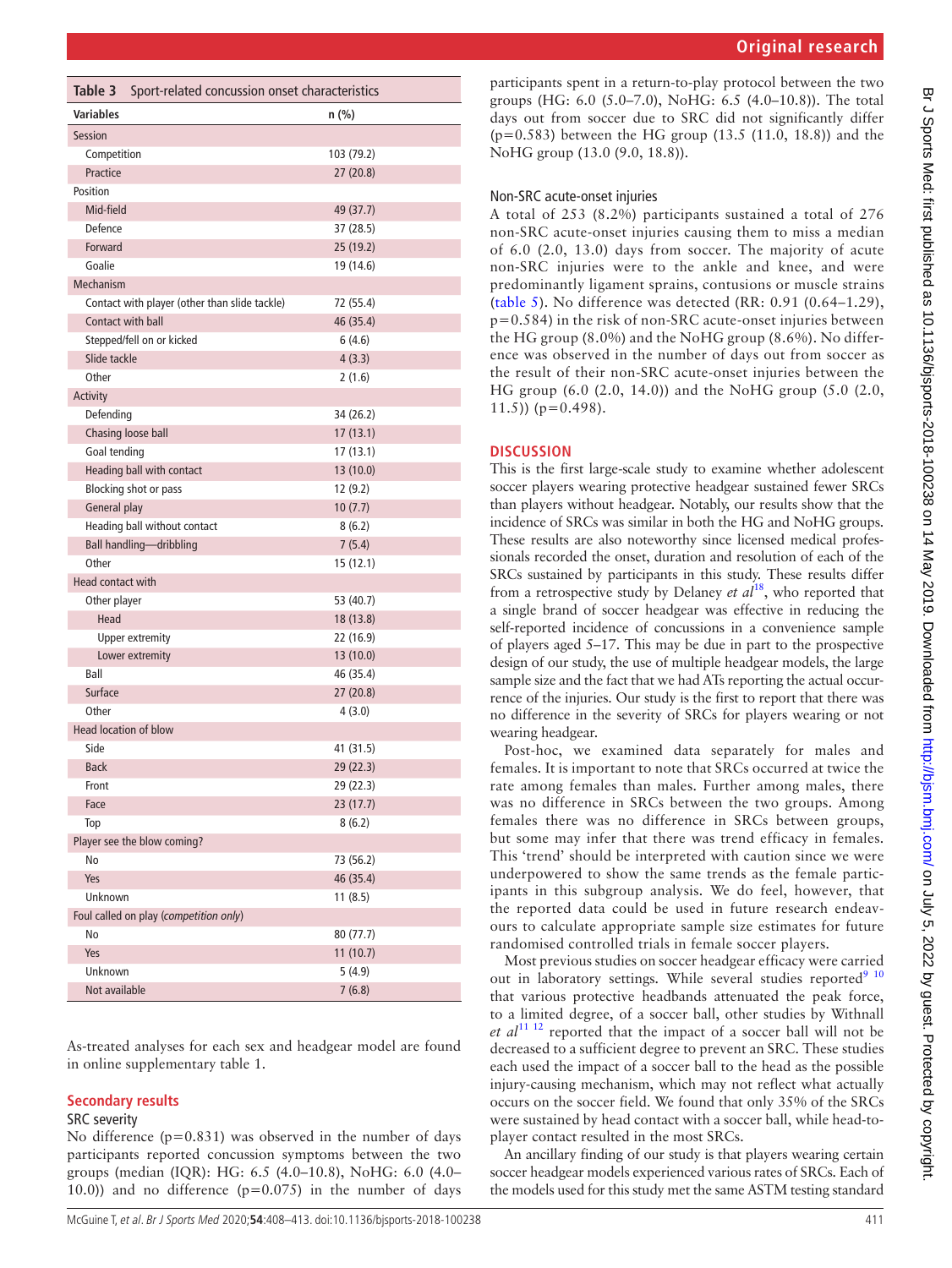<span id="page-4-0"></span>

| Cluster adjusted risk ratios and Cox proportional hazard ratios comparing the incidence of SRC between the HG and NoHG groups<br>Table 4 |      |            |         |                         |                          |                                |                          |
|------------------------------------------------------------------------------------------------------------------------------------------|------|------------|---------|-------------------------|--------------------------|--------------------------------|--------------------------|
|                                                                                                                                          |      |            |         | Multivariate risk ratio |                          | <b>Multivariate HR</b>         |                          |
|                                                                                                                                          | n    | <b>SRC</b> | $%$ SRC | 95% CI                  | P value                  | 95% CI                         | P value                  |
| Intent to treat                                                                                                                          |      |            |         |                         |                          |                                |                          |
| Overall                                                                                                                                  | 3050 | 130        | 4.3     |                         |                          |                                |                          |
| All no headgear                                                                                                                          | 1545 | 68         | 4.4     | Reference               | $\overline{\phantom{0}}$ | Reference                      | -                        |
| All headgear                                                                                                                             | 1505 | 62         | 4.1     | $0.98$ (0.62 to 1.56)   | 0.946                    | $0.98(0.64 \text{ to } 1.51)$  | 0.935                    |
| Males-no headgear                                                                                                                        | 546  | 8          | 1.5     | Reference               | $\qquad \qquad -$        | Reference                      | -                        |
| Males-headgear                                                                                                                           | 474  | 14         | 3.0     | 1.83 (0.60 to 5.53)     | 0.286                    | 2.00 (0.63 to 6.43)            | 0.242                    |
| Females-no headgear                                                                                                                      | 999  | 60         | 6.0     | Reference               | $\qquad \qquad -$        | Reference                      | $\overline{\phantom{0}}$ |
| Females-headgear                                                                                                                         | 1031 | 48         | 4.7     | 0.90 (0.55 to 1.48)     | 0.683                    | $0.86$ (0.54 to 1.36)          | 0.520                    |
| As treated                                                                                                                               |      |            |         |                         |                          |                                |                          |
| All no headgear                                                                                                                          | 1546 | 75         | 4.9     | Reference               | -                        | Reference                      | -                        |
| All headgear                                                                                                                             | 1504 | 55         | 3.7     | $0.63$ (0.37 to 1.08)   | 0.091                    | $0.78$ (0.48 to 1.25)          | 0.303                    |
| Males-no headgear                                                                                                                        | 548  | 10         | 1.8     | Reference               | -                        | Reference                      | -                        |
| Males-headgear                                                                                                                           | 472  | 12         | 2.5     | $0.93$ (0.27 to 3.20)   | 0.909                    | 1.33 $(0.43 \text{ to } 4.11)$ | 0.623                    |
| Females-no headgear                                                                                                                      | 998  | 65         | 6.5     | Reference               | -                        | Reference                      | -                        |
| Females-headgear                                                                                                                         | 1032 | 43         | 4.2     | $0.64(0.38 - 1.08)$     | 0.094                    | $0.70$ (0.43 to 1.15)          | 0.154                    |

Multivariable analysis consisted of Poisson regression and Cox proportional hazards survival analysis controlling for age, sex, year, concussion in the last year and symptom severity group as covariates and school cluster effect.

As treated designation is based on majority headgear use (yes/no) for those without an SRC, and whether they were wearing headgear when SRC occurred for those with SRC. HG, headgear group; NoHG, no headgear group; SRC, sport-related concussion.

in tests conducted and self-reported by the individual manufacturers. Independent biomechanics lab testing has sought to duplicate injury-causing mechanisms such as player-to-player contact rather than just head-to-ball contact.<sup>19</sup> The authors concluded that various headgear models had different force attenuation capabilities and characteristics and that we anticipate would offer differing levels of protection from an SRC.

Our results show that players wearing *Forcefield*, which had a lower lab-based impact attenuation, had an SRC incidence of 5.4%, whereas players using Storelli had an SRC incidence of 2.5%. Once again, these are not 'different' in the context of our study since our study was not powered to examine differences between headgear types.

The risk compensation theory suggests that players wearing headgear may play more aggressively due to the feeling that the added head protection limits risk of injury. Our data do not support this theory as both the incidence and severity of acute

<span id="page-4-1"></span>

| Table 5            |                                | Non-SRC acute-onset injury characteristics |
|--------------------|--------------------------------|--------------------------------------------|
| <b>Variables</b>   |                                | $n$ (%)                                    |
| Body area          |                                |                                            |
| Ankle              |                                | 95 (34.4)                                  |
| Knee               |                                | 49 (17.8)                                  |
| Foot               |                                | 26 (9.4)                                   |
| Lower leg          |                                | 26(9.4)                                    |
| Upper leg          |                                | 23(8.3)                                    |
| Head (non-SRC)     |                                | 14(5.1)                                    |
| Other              |                                | 66 (23.9)                                  |
| Injury type        |                                |                                            |
| Ligament sprain    |                                | 129 (46.7)                                 |
| Contusion          |                                | 80 (29.0)                                  |
|                    | Muscle tendon strain           | 41 (14.9)                                  |
| Fracture (acute)   |                                | 18 (6.9)                                   |
| <b>Dislocation</b> |                                | 4(1.4)                                     |
| Other              |                                | 4(1.4)                                     |
|                    | SRC, sport-related concussion. |                                            |

contact-related injuries—those injuries to other body parts, not the head—did not differ between the participants in both groups.

# **Limitations**

This study has several potential limitations. First is the risk for selection bias with regard to both the teams that agreed to allow data collection as well as the individual players who enrolled in the study, where players with a history of SRCs would be more likely to enrol and/or remain in the study as part of the HG group. However, the proportion of players with a history of SRCs was similar for both the HG and NoHG groups. Second, participants were not instrumented with accelerometers and we had no video of the concussive injuries. Therefore, we cannot comment on whether players' headgear reduced impact forces. Finally, it would have been beneficial to have used a single headgear model in the HG group. However, the parameters of the study required that each approved headgear model was made available for use by study participants.

## **Future directions**

This study highlights the need for additional headgear efficacy research, with particular focus on female players. Future

### **What are the findings?**

► Protective headgear did not reduce the rates of concussion in high school soccer players.

### **How might it impact on clinical practice in the future?**

► This study extends the conclusion from the 2017 Concussion in Sport Group consensus statement that found there is limited evidence supporting the use of protective equipment to reduce the risk of sport-related concussion in many sports including soccer.